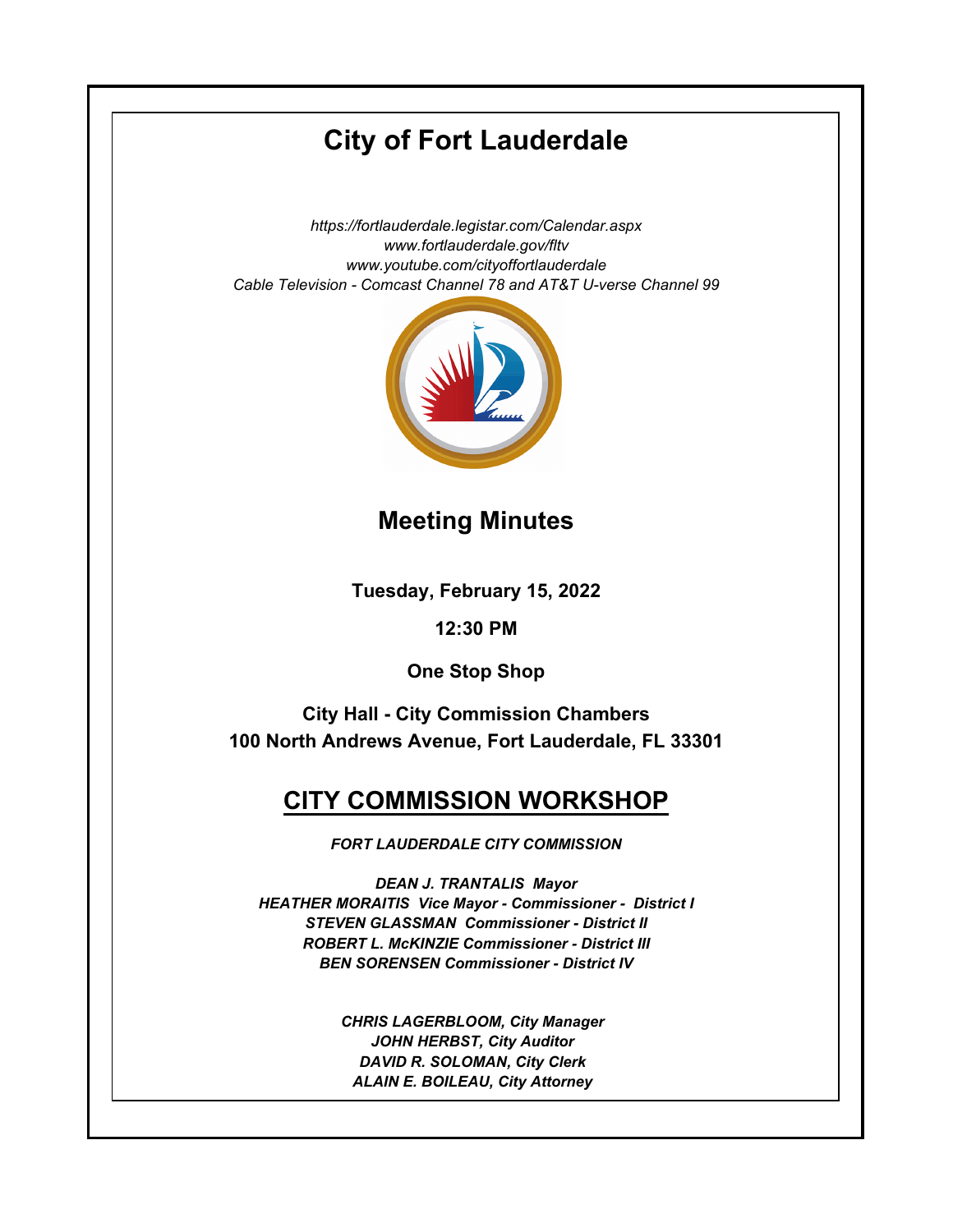#### **CALL TO ORDER**

Mayor Trantalis called the meeting to order at 12:52 p.m.

#### **ROLL CALL**

Vice Mayor Heather Moraitis, Commissioner Steven Glassman, Commissioner Robert L. McKinzie, Commissioner Ben Sorensen and Mayor Dean J. Trantalis

#### **QUORUM ESTABLISHED**

**Also Present:** City Manager Chris Lagerbloom, City Clerk David R. Soloman, City Attorney Alain E. Boileau and City Auditor John Herbst

#### **OLD/NEW BUSINESS**

**BUS-1** [22-0181](http://fortlauderdale.legistar.com/gateway.aspx?m=l&id=/matter.aspx?key=16302) One Stop Shop Unsolicited Proposal Analysis - (Commission District 2)

> Mayor Trantalis commented on *Ernst & Young's* (*EY*) *One Stop Shop Evaluation Report (Report)* received by the Commission.

In response to Mayor Trantalis' questions, City Auditor John Herbst provided an overview of the unbranded *Report* and explained details related to the *Report*'s disclaimer information. Further comment and discussion ensued.

In response to Commissioner Glassman's questions, City Auditor Herbst discussed the City's Master Agreement with *EY* and said a task order was issued for the *Report*. City Auditor Herbst explained the *Report*'s timeline and remarked on *EY*'s evaluations of other City projects, including the water treatment plant proposals. He commented on *EY*'s recently implemented risk mitigation policy relative to the *Report*. Further comment and discussion ensued on prior *EY* evaluations of City projects.

Commissioner Glassman noted his concerns with the information included in the *Report*. He pointed out the areas of concern, the need to do better and cited examples.

In response to Commissioner Glassman's questions, City Auditor Herbst said One Stop Shop, LLC (Applicant) paid the fee for the *Report* and explained *EY*'s scope of work that included an analysis of business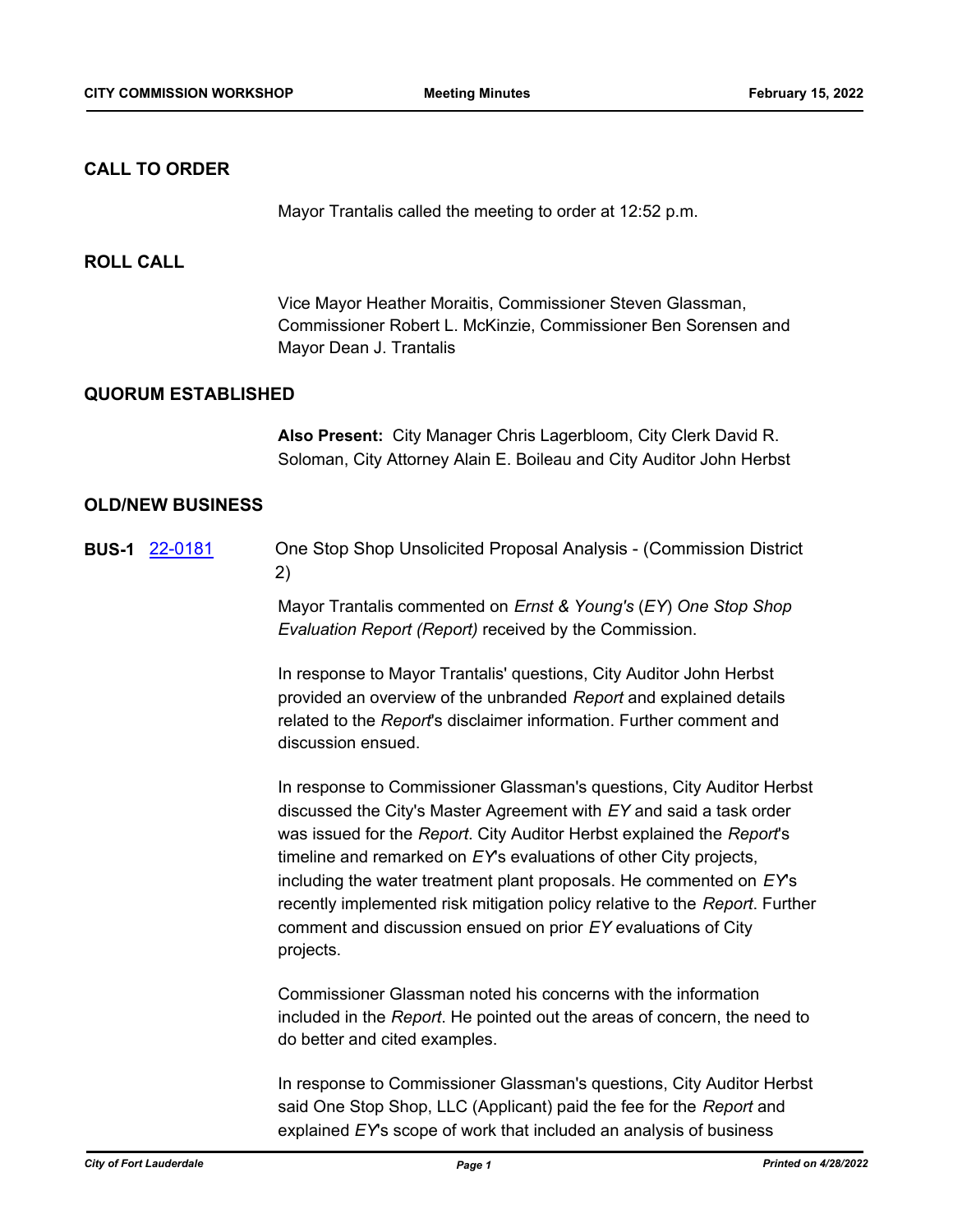models, financial information and areas of risk to the City. A number of items were brought to the attention of City Manager Lagerbloom and City Attorney Boileau.

Commissioner Glassman remarked on additional aspects of the *Report* and said he considered requesting a deferral of this discussion. He commented on the *Report*'s finding that the City was not receiving adequate compensation, other items discussed in the *Report* and explained concerns.

In response to Commissioner Glassman's question, City Attorney Boileau noted details related to *Report* delays. Further comment and discussion ensued.

Mayor Trantalis recognized Stephanie Toothaker, Esq., on behalf of the Applicant, *Damn Good Hospitality* (Applicant). Ms. Toothaker explained the Applicant's efforts to communicate with EY.

In response to Commissioner Glassman's question, City Manager Lagerbloom said the City received the *One Stop Shop* unsolicited proposal in June 2020.

Commissioner Sorensen said he shared Commissioner Glassman's concerns.

In response to Commissioner Sorensen's questions, City Auditor Herbst reviewed details associated with *EY's* plan to present the *Report* to the Commission at this meeting but received word from their Risk Compliance Team that they were unable to present. The draft report was received a week prior and that is when the Applicant responded. He discussed the draft *Report* and revisions, which included comments from the Office of the City Attorney. Substantive revisions to the *Report* required it to be returned to the *EY's* internal quality review process.

City Auditor Herbst remarked on his viewpoint that the *Report* contains valid, important points for Commission consideration.

Mayor Trantalis commented on the *Report* and its use as a basis for a Commission decision. City Auditor Herbst concurred on concerns related to the timeliness of the *Report* and recommended a deferral to allow a thorough review of the *Report*. He confirmed the willingness of *EY's* audit staff to meet with each Commission Member individually to review the *Report*, discuss details and answer questions regarding its conclusions. Further comment and discussion ensued on presenting the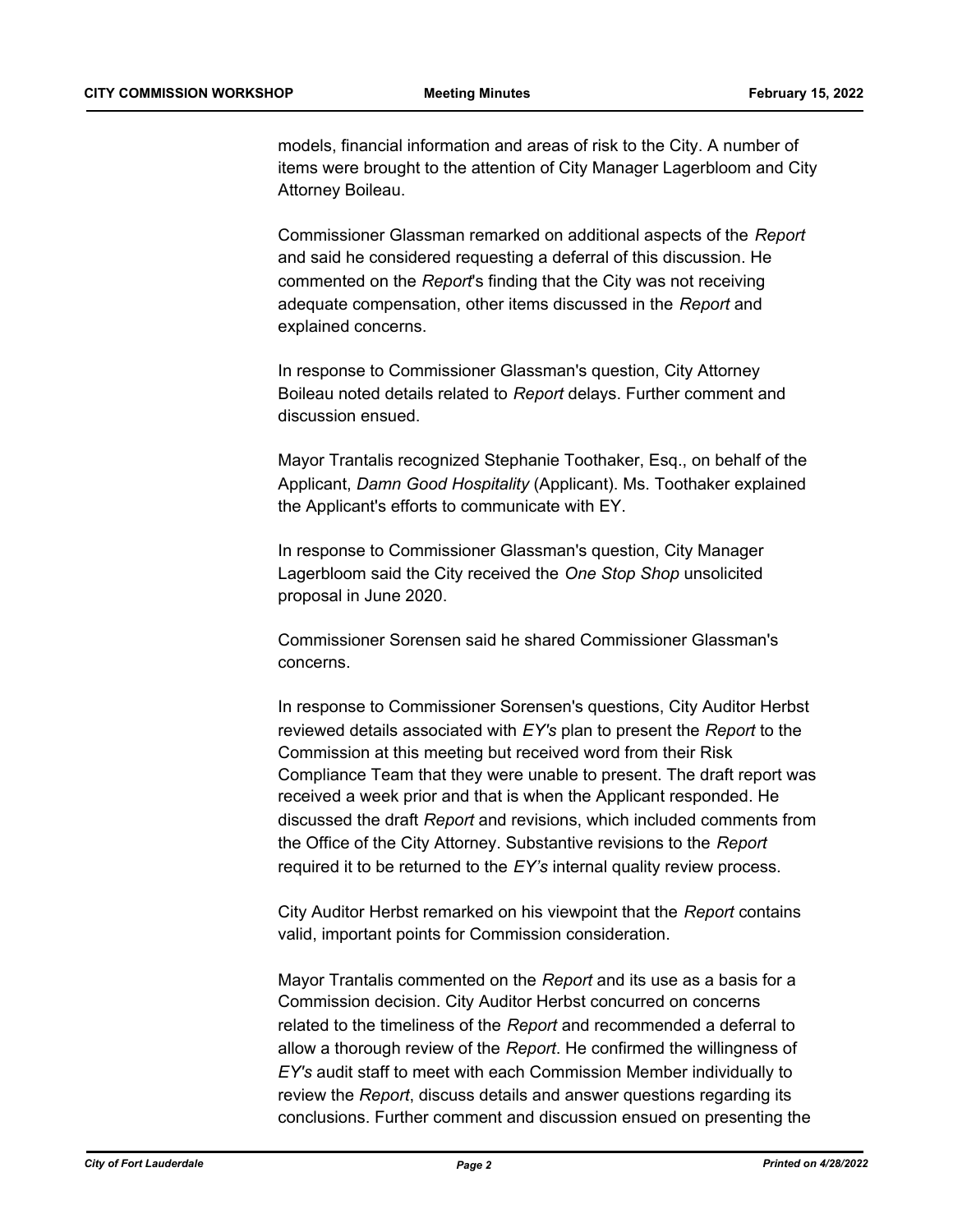*Report* in a public forum.

In response to Commissioner Glassman's question, City Auditor Herbst confirmed collaborative efforts relative to the *Report* with the Finance Department Director and *EY*. Further comment and discussion ensued.

In response to Commissioner Sorensen's question, City Auditor Herbst said the *Report* was not intended to be branded by *EY*, and said he was not aware of recent policy changes implemented by *EY's* risk mitigation group. Further comment and discussion ensued.

Vice Mayor Moraitis remarked on the *Report*'s analysis of the annual rent, the ability to analyze the cost, the ongoing conceptual design development and its anticipated completion date to allow a financial analysis of the project.

In response to Vice Mayor Moraitis' question regarding completion of conceptual design development, Ms. Toothaker explained aspects of the unsolicited proposal process. The comprehensive agreement precedes the development of the site plan. The Report addressed an analysis of the Applicant's business plan.

#### *The Report was provided to the Commission and added to the Agenda item back-up prior to the meeting*.

Vice Mayor Moraitis commented on the process, analyzing the unsolicited proposal before completing the site plan and the Commission's ability to discontinue the unsolicited proposal.

Ms. Toothaker remarked on the *Report*'s analysis of the Applicant's business plan and commented on costs associated with the development process.

Vice Mayor Moraitis reviewed the *Report*'s opinion regarding business operations, the number of events produced annually and project construction funding. Ms. Toothaker discussed the number of events produced annually by the Applicant.

Vice Mayor Moraitis noted details of the Applicant's financing included in the *Report*, the business model and construction loan. Further comment and discussion ensued.

In response to Vice Mayor Moraitis' questions, City Auditor Herbst commented that the pay down period is atypical and explained related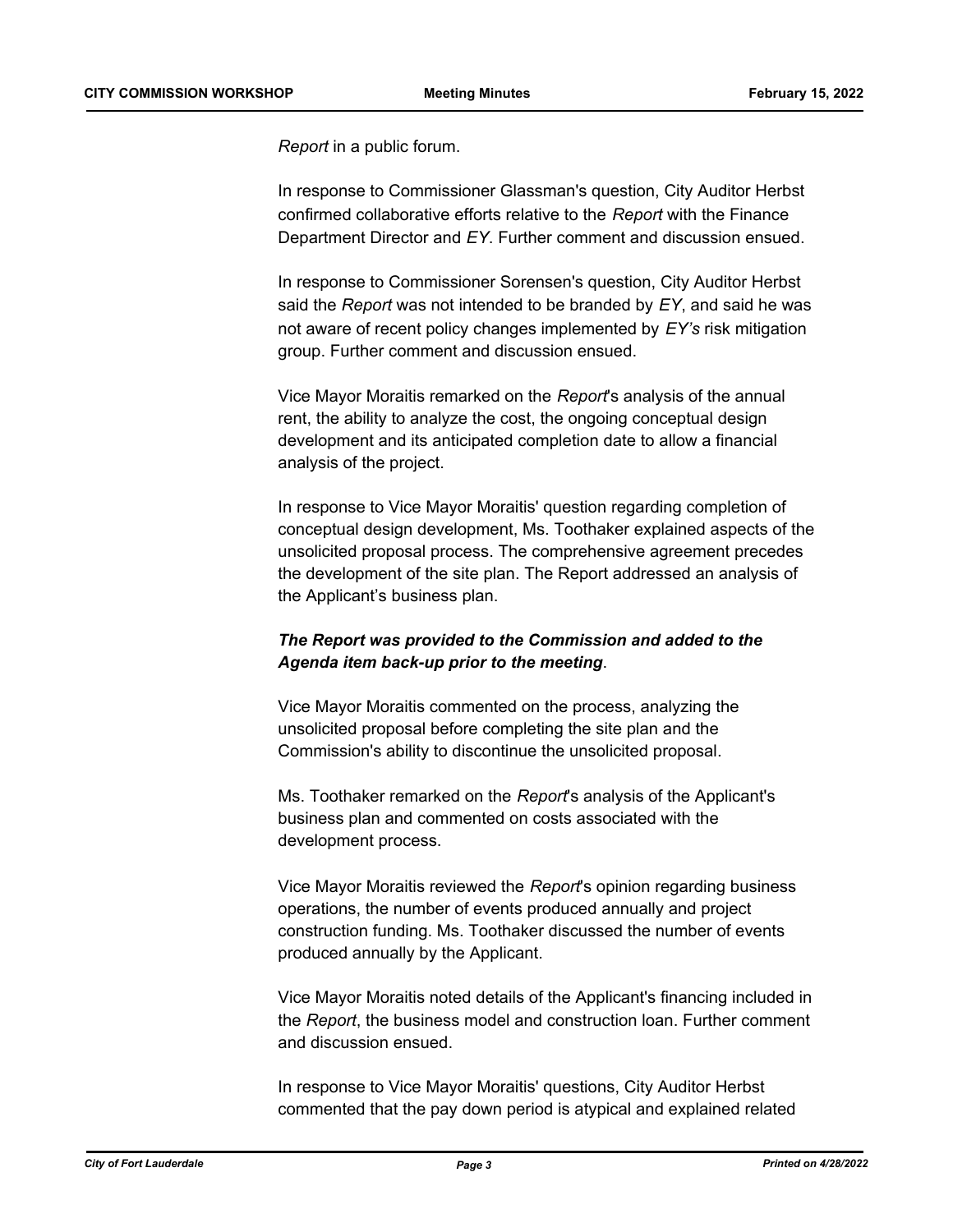details and cited examples. Further comment and discussion ensued.

In response to Vice Mayor Moraitis' question, Ms. Toothaker confirmed the *Report* assumptions and extrapolations are inaccurate. Ms. Toothaker said information in the Report did not come from the Applicant.

Commissioner Glassman noted inaccuracies included in the *Report*. Further comment ensued.

In response to Commissioner Glassman's question regarding Staff's progress on the comprehensive agreement, City Attorney Boileau provided an update and discussed details related to the *Report*. Aspects of the comprehensive agreement would be negotiated with the Applicant.

City Auditor Herbst noted challenges related to Staff analyzing the Applicant's financial and business model due to ongoing modifications. Further comment and discussion ensued.

Vice Mayor Moraitis noted the state statute which dictates the process for an unsolicited proposal and remarked that requesting an evaluation may have been premature. Further comment and discussion ensued regarding the work performed by City Auditor Herbst and the Audit Staff, the *Report* addressing the value of the project and the land, and whether the Applicant would adequately compensate the City.

Commissioner Glassman remarked on the *Report* and providing a financial analysis to advise whether the Applicant could successfully implement the project and the adequacy of the City's licensing fee. He reiterated concerns related to the *Report*.

Vice Mayor Moraitis discussed her philosophy, preferring this public land undergo a Request for Proposal (RFP) process. She explained her perspective and noted the benefits of having a preliminary study to determine the best use of the property. Vice Mayor Moraitis remarked on moving forward and developing a comprehensive agreement, followed by City Auditor Herbst analyzing the Applicant's financial information and business model.

Commissioner Sorensen remarked on his expectation that the *Report* would analyze the viability of the Applicant's business plan. He suggested another entity determine its viability. Further comment and discussion ensued on moving forward and developing a comprehensive agreement.